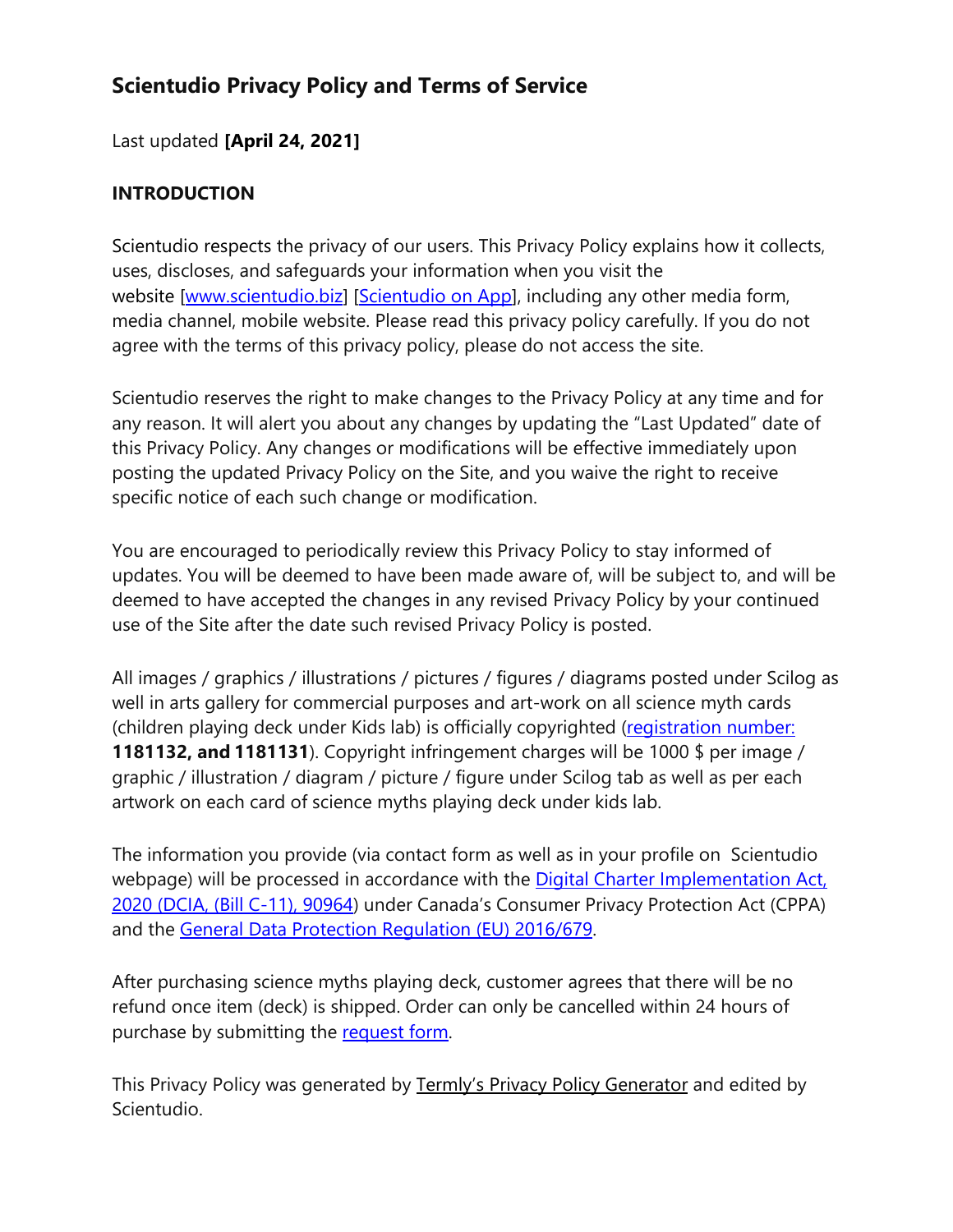### **DEFINITIONS**

For the purposes of this Privacy Policy

\* Account means a unique account created for You to access our Service or parts of our Service.

\* Company (referred to as either "the website" or "Site" in this agreement) refers to website i.e. [www.scientudio.biz](http://www.scientudio.biz/)

\* Cookies are small files that are placed on Your computer, mobile device or any other device by a website, containing the details of Your browsing history on that website among its many uses.

\* Country refers to: British Columbia, Canada

\* Device means any device that can access the Service such as a computer, a cell phone or a digital tablet.

\* Personal Data is any information that relates to an identified or identifiable individual.

\* Service refers to the Website/Site.

\* Service Provider means any natural or legal person who processes the data on behalf of the website. It refers to third-party companies or individuals employed by the Site to facilitate the Service, to provide the Service on behalf of the Site, to perform services related to the Service or to assist the Site in analyzing how the Service is used.

\* Third-party Social Media Service refers to any website or any social network website through which a User can log in or create an account to use the Service.

\* Usage Data refers to data collected automatically, either generated by the use of the Service or from the Service infrastructure itself (for example, the duration of a page visit). \* Website refers to Scientudio<https://www.scientudio.biz>

\* You means the individual accessing or using the Service, or the Site, or other legal entity on behalf of which such individual is accessing or using the Service, as applicable.

### **COLLECTION OF YOUR INFORMATION**

Information about you may be collected by this Site in a variety of ways. The information collected on the Site includes:

### **Personal Data**

Personally identifiable information, such as your name, shipping address, and email address that you voluntarily give to us when you register with the Scientudio or [\[on](https://apps.wix.com/place-invites/invite-lp/fe001bfa-99cd-4231-b8e3-62ac01fd1079?ref=pre_banner) [Scientudio on app\]](https://apps.wix.com/place-invites/invite-lp/fe001bfa-99cd-4231-b8e3-62ac01fd1079?ref=pre_banner) when you choose to participate in various activities related to the Site or [app](https://apps.wix.com/place-invites/invite-lp/fe001bfa-99cd-4231-b8e3-62ac01fd1079?ref=pre_banner) such as buying packages, shop for the product, submit request form, requesting free activities under kids lab, or online chat. You are under no obligation to provide us with personal information of any kind, however your refusal to do so may prevent you from using certain features of the Site and [mobile application.](https://apps.wix.com/place-invites/invite-lp/fe001bfa-99cd-4231-b8e3-62ac01fd1079?ref=pre_banner)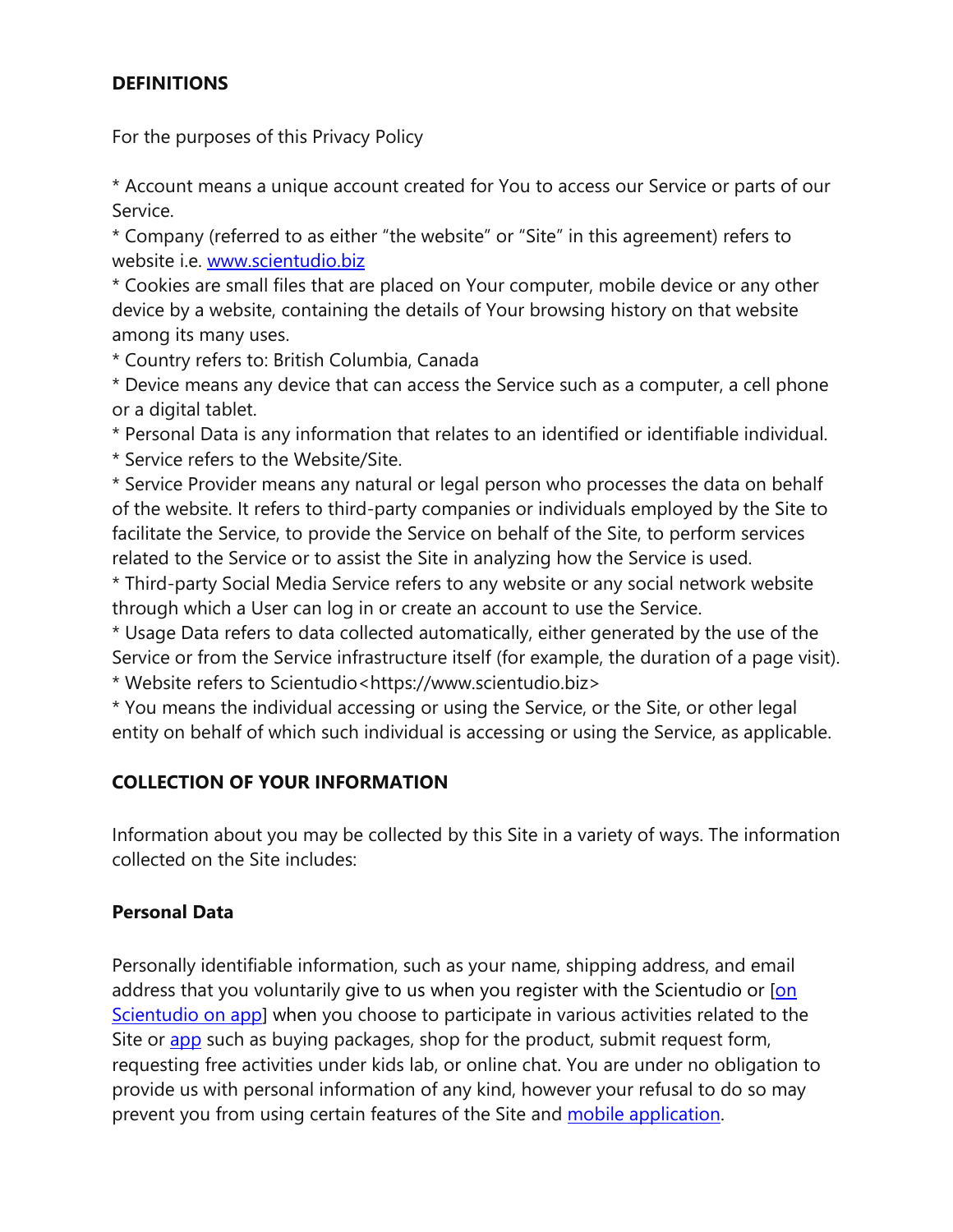### **Derivative Data**

Information our servers automatically collect when you access the Site, such as your IP address, your browser type, your operating system, your access times, and the pages you have viewed directly before and after accessing the Site.

#### **Financial Data**

Financial information, such as data related to your payment method (e.g. valid credit card number, card brand, expiration date) that Scientudio may collect when you purchase, order, return, exchange, or request information about our services from the Site. Scientudio store only very limited, if any, financial information that Scientudio collect. Otherwise, all financial information is stored by our payment processor, [\[Stripe\]](https://stripe.com/en-ca?utm_campaign=paid_brand-CA_en_Search_Brand_Stripe-952122622&utm_medium=cpc&utm_source=google&ad_content=275961462204&utm_term=stripe&utm_matchtype=e&utm_adposition=&utm_device=c&gclid=Cj0KCQjwsLWDBhCmARIsAPSL3_3KjfoONZEs-_8cIHKRBl7Q78PJScOzlhJxvh5KpYMTO29AMX4SMJQaAh8pEALw_wcB) and you are encouraged to review their privacy policy and contact them directly for responses to your questions. This payment processors adhere to the standards set by PCI-DSS as managed by the PCI Security Standards Council, which is a joint effort of brands like Visa, Mastercard, American Express and Discover. PCI-DSS requirements help ensure the secure handling of payment information. [Their Privacy Policy can be viewed at [https://stripe.com/us/privacy\]](https://stripe.com/us/privacy)

#### **Mobile Device Data**

Device information, such as your mobile device ID, model, and manufacturer, and information about the location of your device, if you access the Site from a mobile device.

### **Third-Party Data**

Information from third parties, such as personal information or network friends, if you connect your account to the third party and grant the Site permission to access this information.

#### **Data From Contests, Giveaways, and Surveys**

Personal and other information you may provide when entering contests or giveaways and/or responding to surveys.

### **Mobile Application Information**

If you connect using our mobile application: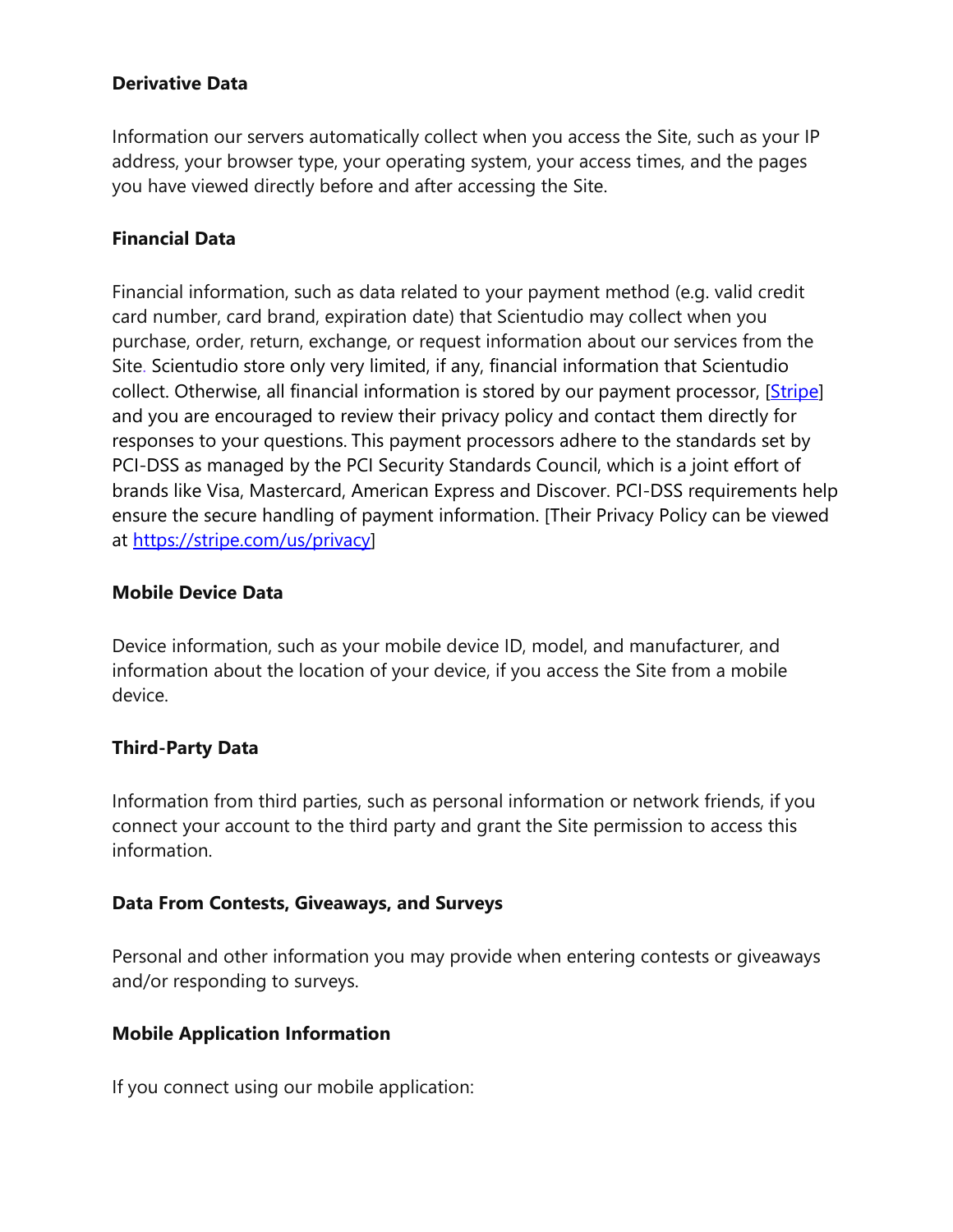• **Geo-Location Information.** We may request access or permission to and track location-based information from your mobile device, either continuously or while you are using our mobile application, to provide location-based services. If you wish to change our access or permissions, you may do so in your device's settings.

• **Mobile Device Access.** We may request access or permission to certain features from your mobile device, including your mobile device's [bluetooth, calendar, camera, contacts, microphone, reminders, sensors, SMS messages, social media accounts, storage,] and other features. If you wish to change our access or permissions, you may do so in your device's settings.

• **Mobile Device Data**. We may collect device information (such as your mobile device ID, model and manufacturer), operating system, version information and IP address.

• **Push Notifications.** We may request to send you push notifications regarding your account or the Application. If you wish to opt-out from receiving these types of communications, you may turn them off in your device's settings.

## **USE OF YOUR INFORMATION**

Having accurate information about you permits Scientudio to provide you with a smooth, efficient, and customized experience. Specifically, Scientudio may use information collected about you via the Site [\[Scientudio on App\]](https://apps.wix.com/place-invites/invite-lp/fe001bfa-99cd-4231-b8e3-62ac01fd1079?ref=pre_banner) to:

- Administer sweepstakes, promotions, and contests.
- Assist law enforcement and respond to subpoena.
- Compile anonymous statistical data and analysis for use internally or with third parties.
- Create and manage your account.
- Deliver targeted advertising, coupons, newsletters, and other information regarding promotions and the Site [and [Scientudio on App\]](https://apps.wix.com/place-invites/invite-lp/fe001bfa-99cd-4231-b8e3-62ac01fd1079?ref=pre_banner) to you.
- Email you regarding your account or order.
- Enable user-to-user communications.
- Fulfill and manage purchases, orders, payments, and other transactions related to the Site [and **Scientudio on App]**.
- Generate a personal profile about you to make future visits to the Site [and [Scientudio on App\]](https://apps.wix.com/place-invites/invite-lp/fe001bfa-99cd-4231-b8e3-62ac01fd1079?ref=pre_banner) more personalized.
- Increase the efficiency and operation of the Site [and [Scientudio on App\]](https://apps.wix.com/place-invites/invite-lp/fe001bfa-99cd-4231-b8e3-62ac01fd1079?ref=pre_banner).
- Monitor and analyze usage and trends to improve your experience with the Site.
- Notify you of updates to the Site [and [Scientudio on App\]](https://apps.wix.com/place-invites/invite-lp/fe001bfa-99cd-4231-b8e3-62ac01fd1079?ref=pre_banner).
- Offer new products, services, [and [Scientudio on App\]](https://apps.wix.com/place-invites/invite-lp/fe001bfa-99cd-4231-b8e3-62ac01fd1079?ref=pre_banner) and/or recommendations to you.
- Perform other business activities as needed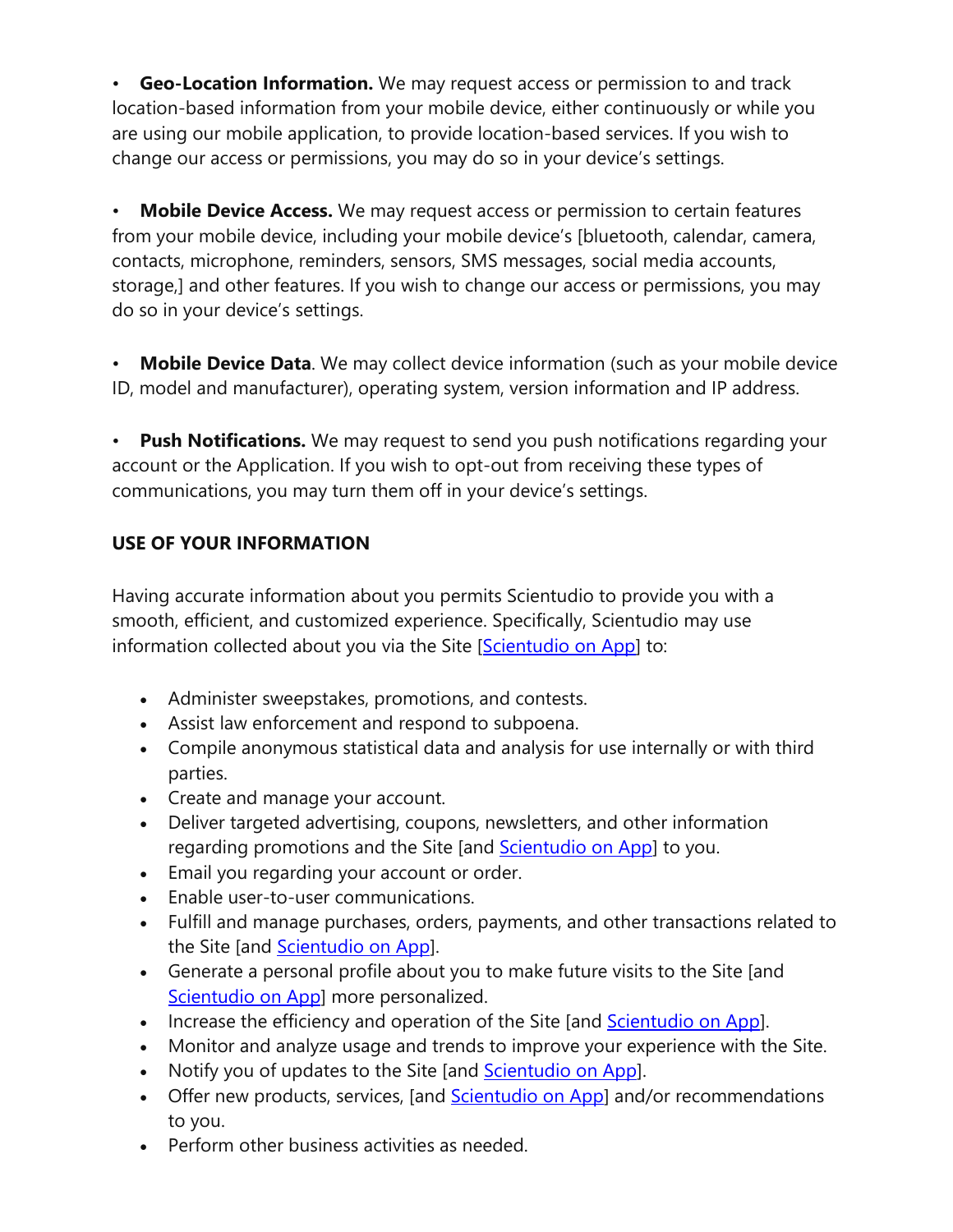- Prevent fraudulent transactions, monitor against theft, and protect against criminal activity.
- Process payments and refunds.
- Request feedback and contact you about your use of the Site [and Scientudio on [App\]](https://apps.wix.com/place-invites/invite-lp/fe001bfa-99cd-4231-b8e3-62ac01fd1079?ref=pre_banner).
- Resolve disputes and troubleshoot problems.
- Respond to product and customer service requests.
- Send you a newsletter.
- Solicit support for the Site [and [Scientudio on App\]](https://apps.wix.com/place-invites/invite-lp/fe001bfa-99cd-4231-b8e3-62ac01fd1079?ref=pre_banner).

### **DISCLOSURE OF YOUR INFORMATION**

Scientudio may share information it has collected about you in certain situations. Your information may be disclosed as follows:

### **By Law or to Protect Rights**

If Scientudio believes the release of information about you is necessary to respond to legal process, to investigate or remedy potential violations of Site's policies, or to protect the rights, property, and safety of others, Scientudio may share your information as permitted or required by any applicable law, rule, or regulation. This includes exchanging information with other entities for fraud protection and credit risk reduction.

### **Third-Party Service Providers**

Scientudio may share your information with third parties that perform services for the Site, including payment processing, data analysis, email delivery, hosting services, customer service, and marketing assistance.

### **Interactions with Other Users**

If you interact with other users of the Site [and [Scientudio on App\]](https://apps.wix.com/place-invites/invite-lp/fe001bfa-99cd-4231-b8e3-62ac01fd1079?ref=pre_banner), those users may see your name, profile photo, and descriptions of your activity, including sending invitations to other users, chatting with other users, liking posts, following blogs.

### **Online Postings**

When you post comments, contributions or other content to the Site [and Scientudio on [App\]](https://apps.wix.com/place-invites/invite-lp/fe001bfa-99cd-4231-b8e3-62ac01fd1079?ref=pre_banner), your posts may be viewed by all users and may be publicly distributed outside the Site [and **Scientudio on App**] in perpetuity.

### **Third-Party Advertisers**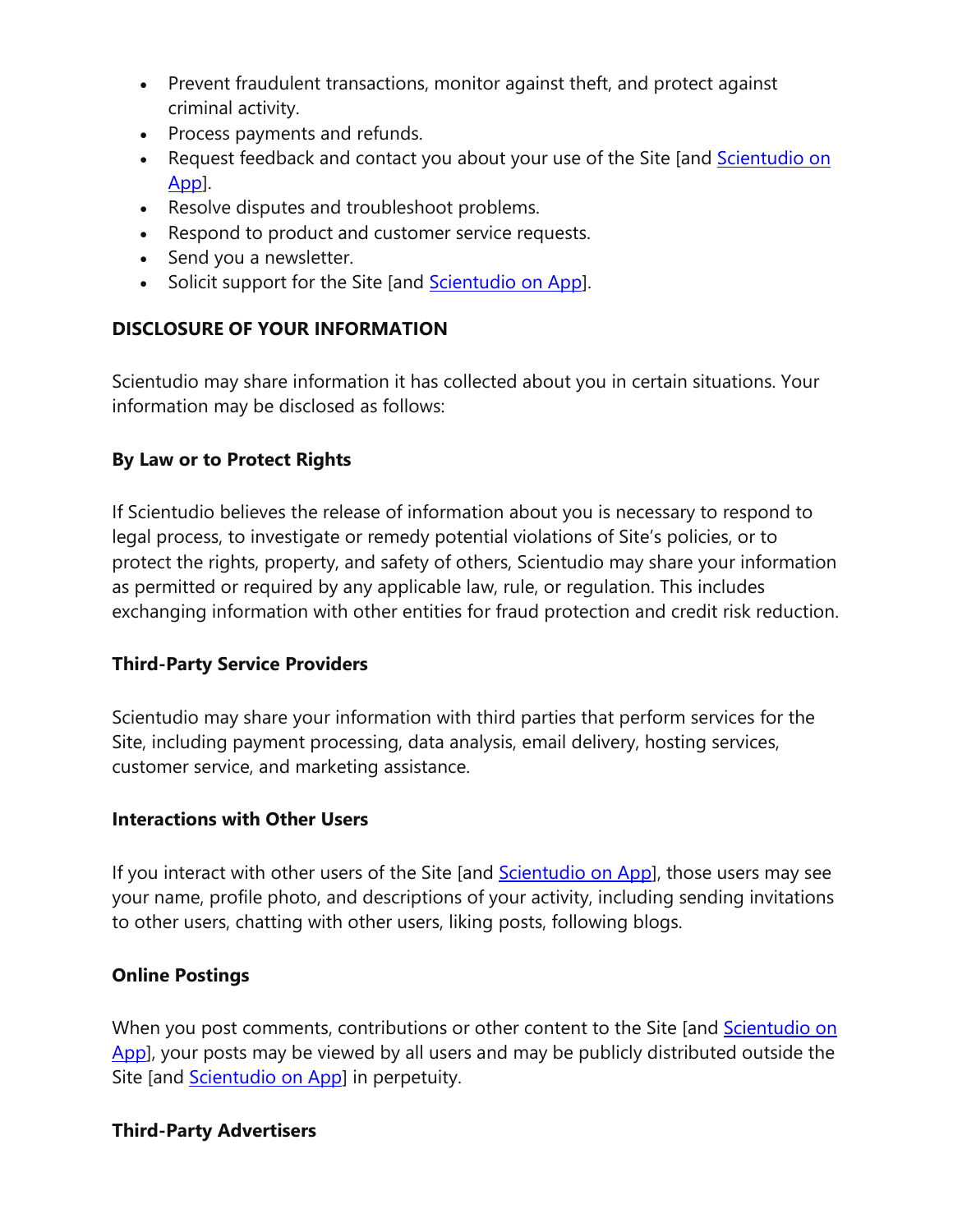Scientudio may use third-party advertising companies to serve ads when you visit the Site [and [Scientudio on App\]](https://apps.wix.com/place-invites/invite-lp/fe001bfa-99cd-4231-b8e3-62ac01fd1079?ref=pre_banner). These companies may use information about your visits to the Site [and [Scientudio on App\]](https://apps.wix.com/place-invites/invite-lp/fe001bfa-99cd-4231-b8e3-62ac01fd1079?ref=pre_banner) and other websites that are contained in web cookies in order to provide advertisements about goods and services of interest to you.

### **Affiliates**

Scientudio may share your information with our affiliates, in which case Scientudio will require those affiliates to honor this Privacy Policy. Affiliates include any subsidiaries, joint venture partners or other companies that Scientudio controls or that are under common control with Scientudio.

#### **Business Partners**

Scientudio may share your information with its business partners to offer you certain products, services or promotions.

### **Offer Wall**

Our [mobile application](https://apps.wix.com/place-invites/invite-lp/fe001bfa-99cd-4231-b8e3-62ac01fd1079?ref=pre_banner) may display a third-party hosted "offer wall." Such an offer wall allows third-party advertisers to offer virtual currency, gifts, or other items to users in return for acceptance and completion of an advertisement offer. Such an offer wall may appear in our mobile application and be displayed to you based on certain data, such as your geographic area or demographic information. When you click on an offer wall, you will leave our mobile application. A unique identifier, such as your user ID, will be shared with the offer wall provider in order to prevent fraud and properly credit your account.]

### **Social Media Contacts**

If you connect to the Site [and [Scientudio on App\]](https://apps.wix.com/place-invites/invite-lp/fe001bfa-99cd-4231-b8e3-62ac01fd1079?ref=pre_banner) through a social network, your contacts on the social network will see your name, profile photo, and descriptions of your activity.

### **Other Third Parties**

Scientudio may share your information with advertisers and investors for the purpose of conducting general business analysis. Scientudio may also share your information with such third parties for marketing purposes, as permitted by law.

### **Sale or Bankruptcy**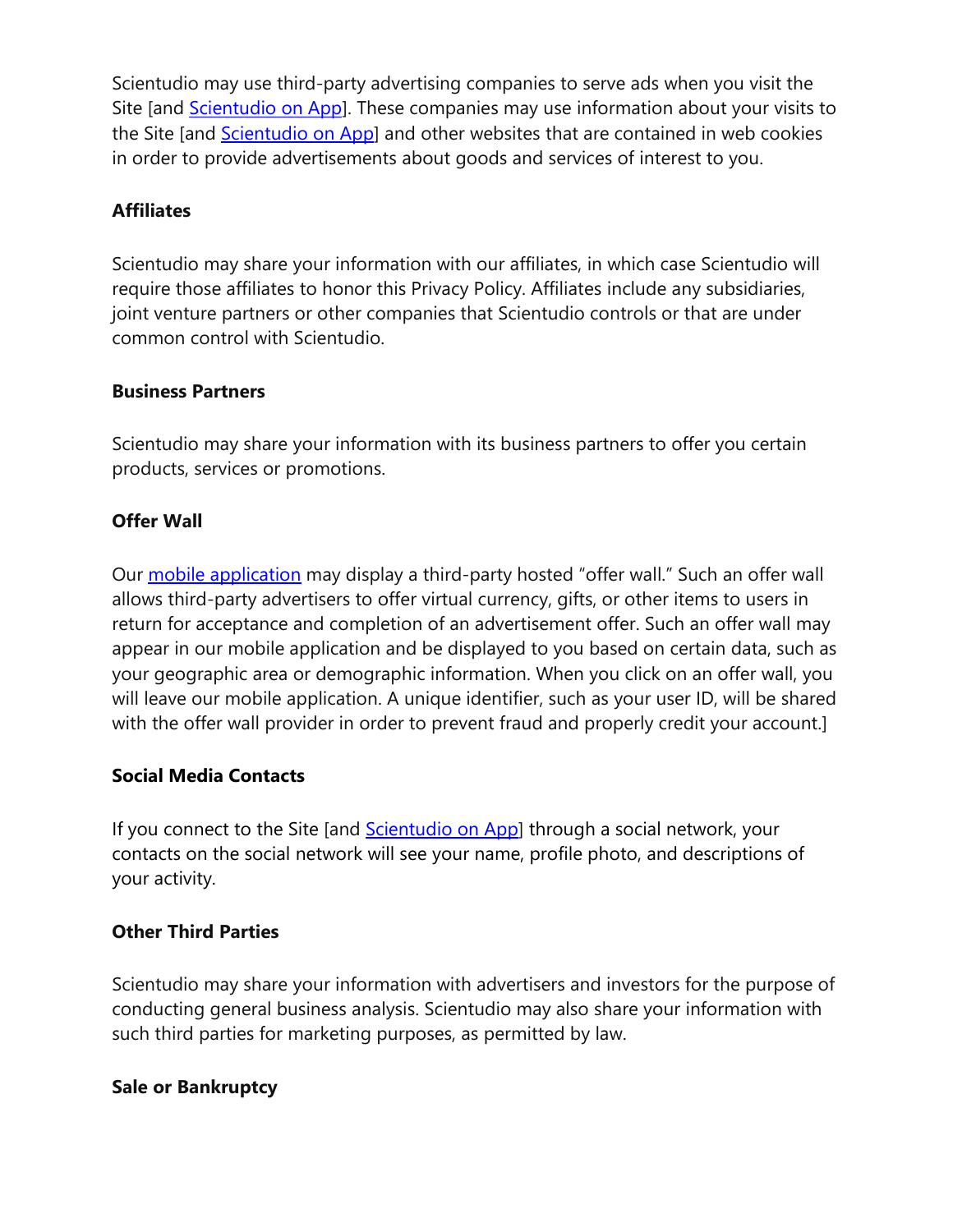If Scientudio reorganize or sell all or a portion of the assets, undergo a merger, or are acquired by another entity, Scientudio may transfer your information to the successor entity. If Scientudio goes out of business or enter bankruptcy, your information would be an asset transferred or acquired by a third party. You acknowledge that such transfers may occur, and that the transferee may decline honor commitments Scientudio made in this Privacy Policy.

Scientudio is not responsible for the actions of third parties with whom you share personal or sensitive data, and Scientudio has no authority to manage or control thirdparty solicitations. If you no longer wish to receive correspondence, emails or other communications from third parties, you are responsible for contacting the third party directly.

### **TRACKING TECHNOLOGIES**

### **Cookies and Web Beacons**

Scientudio uses cookies (web beacons, tracking pixels, and other tracking technologies on the Site [and [Scientudio on App\]](https://apps.wix.com/place-invites/invite-lp/fe001bfa-99cd-4231-b8e3-62ac01fd1079?ref=pre_banner) to help customize the Site [and Scientudio on App] and improve your experience. When you access the Site [and [Scientudio on App\]](https://apps.wix.com/place-invites/invite-lp/fe001bfa-99cd-4231-b8e3-62ac01fd1079?ref=pre_banner), your personal information is not collected through the use of tracking technology. Most browsers are set to accept cookies by default. You can remove or reject cookies but be aware that such action could affect the availability and functionality of the Site [and [Scientudio on App\]](https://apps.wix.com/place-invites/invite-lp/fe001bfa-99cd-4231-b8e3-62ac01fd1079?ref=pre_banner). You may not decline web beacons. However, they can be rendered ineffective by declining all cookies or by modifying your web browser's settings to notify you each time a cookie is tendered, permitting you to accept or decline cookies on an individual basis. Learn more about cookies: [All About Cookies] [\(https://www.termsfeed.com/blog/cookies/\)\]](https://www.termsfeed.com/blog/cookies/)).

Scientudio uses following cookies:

**Essential Cookies:** These cookies enable core functionality such as security, verification of identity and network management. These cookies cannot be disabled.

**Marketing Cookies**: These cookies are used to track advertising effectiveness to provide a more relevant service and deliver better ads to suit your interests.

**Functional Cookies:** These cookies collect data to remember choices users make to improve and give a more personalised experience.

**Analytics Cookies**: These cookies help Scientudio to understand how visitors interact with the website, discover errors and provide a better overall analytics.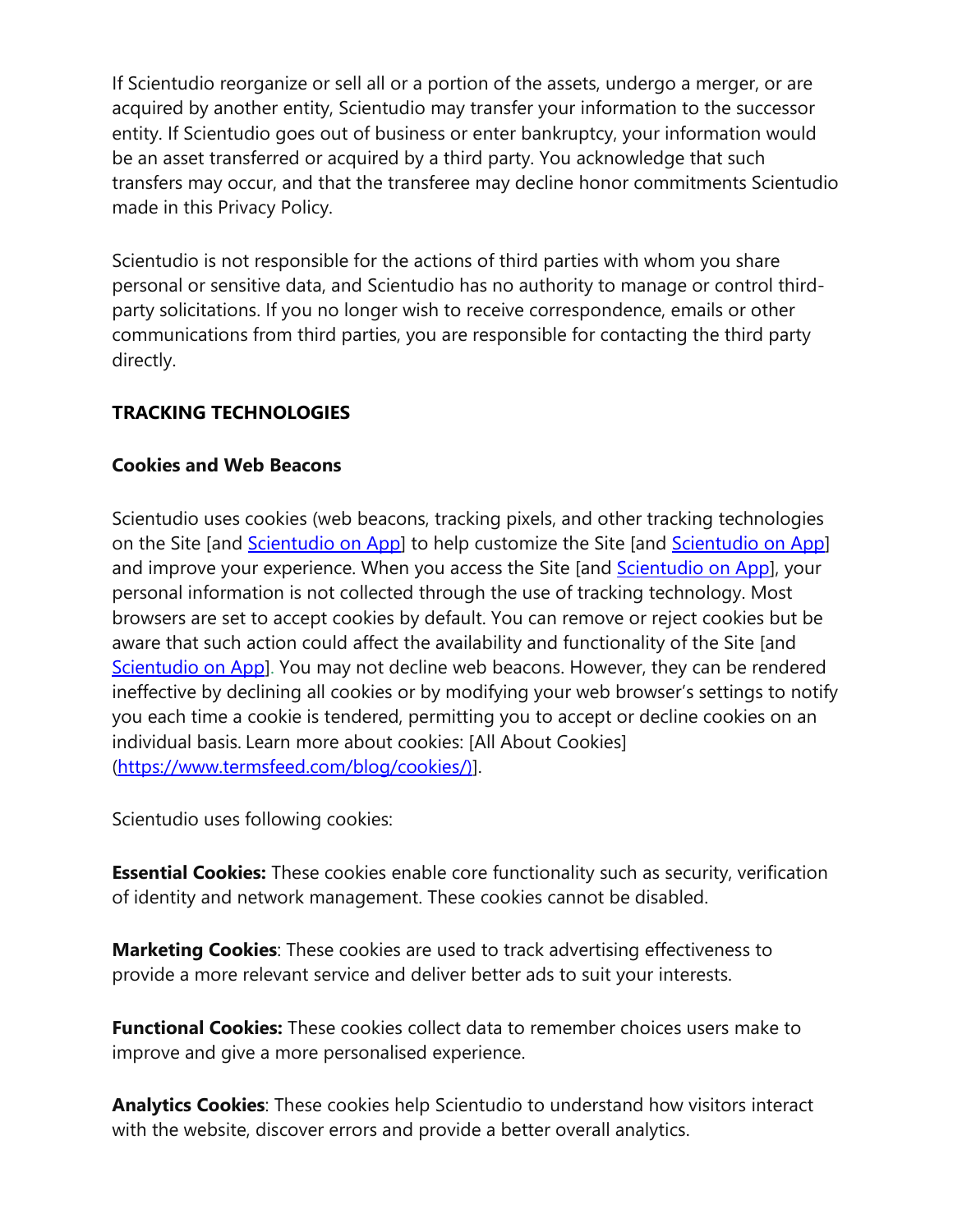[For more information on how Scientudio uses cookies, please refer to our Cookie Policy posted on the Site, which is incorporated into this Privacy Policy. By using the Site, you agree to be bound by our Cookie Policy].

### **Internet-Based Advertising**

Additionally, Scientudio may use third-party software to serve ads on the Site, implement email marketing campaigns, and manage other interactive marketing initiatives. This third-party software may use cookies or similar tracking technology to help manage and optimize your online experience with us. For more information about opting-out of interest-based ads, visit the [Network Advertising Initiative Opt-Out](http://optout.networkadvertising.org/?c=1)  [Tool](http://optout.networkadvertising.org/?c=1) or [Digital Advertising Alliance Opt-Out Tool.](https://optout.aboutads.info/?c=2&lang=EN)

### **Website Analytics**

Scientudiomay also partner with selected third-party vendors, such as [\[Adobe Analytics,](https://www.adobe.com/privacy/policy.html)] [\[Clicktale,\]](https://contentsquare.com/privacy-center/privacy-policy/) [\[Clicky,\]](https://clicky.com/terms) [\[Cloudfare,](https://www.cloudflare.com/privacypolicy/)] [\[Crazy Egg,\]](https://www.crazyegg.com/privacy/) [\[Flurry Analytics,\]](https://www.verizonmedia.com/policies/us/en/verizonmedia/privacy/products/developer/index.html) [\[Google Analytics,](https://support.google.com/analytics/answer/6004245?hl=en)] [\[Heap](https://heap.io/privacy)  [Analytics,](https://heap.io/privacy)] [\[Inspectlet,\]](https://www.inspectlet.com/legal#privacy) [\[Kissmetrics,\]](https://www.kissmetrics.io/privacy/) [\[Mixpanel,\]](https://mixpanel.com/legal/privacy-policy/) [\[Piwik,\]](https://matomo.org/privacy/) and others], to allow tracking technologies and remarketing services on the Site [and [Scientudio on App\]](https://apps.wix.com/place-invites/invite-lp/fe001bfa-99cd-4231-b8e3-62ac01fd1079?ref=pre_banner) through the use of first party cookies and third-party cookies, to, among other things, analyze and track users' use of the Site [and [Scientudio on App\]](https://apps.wix.com/place-invites/invite-lp/fe001bfa-99cd-4231-b8e3-62ac01fd1079?ref=pre_banner), determine the popularity of certain content and better understand online activity. By accessing the Site [and [Scientudio on](https://apps.wix.com/place-invites/invite-lp/fe001bfa-99cd-4231-b8e3-62ac01fd1079?ref=pre_banner)  [App\]](https://apps.wix.com/place-invites/invite-lp/fe001bfa-99cd-4231-b8e3-62ac01fd1079?ref=pre_banner), you consent to the collection and use of your information by these third-party vendors. You are encouraged to review their privacy policy and contact them directly for responses to your questions. Scientudio does not transfer personal information to these third-party vendors. However, if you do not want any information to be collected and used by tracking technologies, you can visit the third-party vendor or the [Network](https://optout.networkadvertising.org/?c=1)  [Advertising Initiative Opt-Out Tool](https://optout.networkadvertising.org/?c=1) or [Digital Advertising Alliance Opt-Out Tool.](https://optout.aboutads.info/?c=2&lang=EN)

You should be aware that getting a new computer, installing a new browser, upgrading an existing browser, or erasing or otherwise altering your browser's cookies files may also clear certain opt-out cookies, plug-ins, or settings.

### **THIRD-PARTY WEBSITES**

The Site [and **Scientudio on App**] may contain links to third-party websites and applications of interest, including advertisements and external services, that are not affiliated with it. Once you have used these links to leave the Site [and [Scientudio on](https://apps.wix.com/place-invites/invite-lp/fe001bfa-99cd-4231-b8e3-62ac01fd1079?ref=pre_banner)  [App\]](https://apps.wix.com/place-invites/invite-lp/fe001bfa-99cd-4231-b8e3-62ac01fd1079?ref=pre_banner), any information you provide to these third parties is not covered by this Privacy Policy, and Scientudio cannot guarantee the safety and privacy of your information. Before visiting and providing any information to any third-party websites, you should inform yourself of the privacy policies and practices (if any) of the third party responsible for that website, and should take those steps necessary to, in your discretion, protect the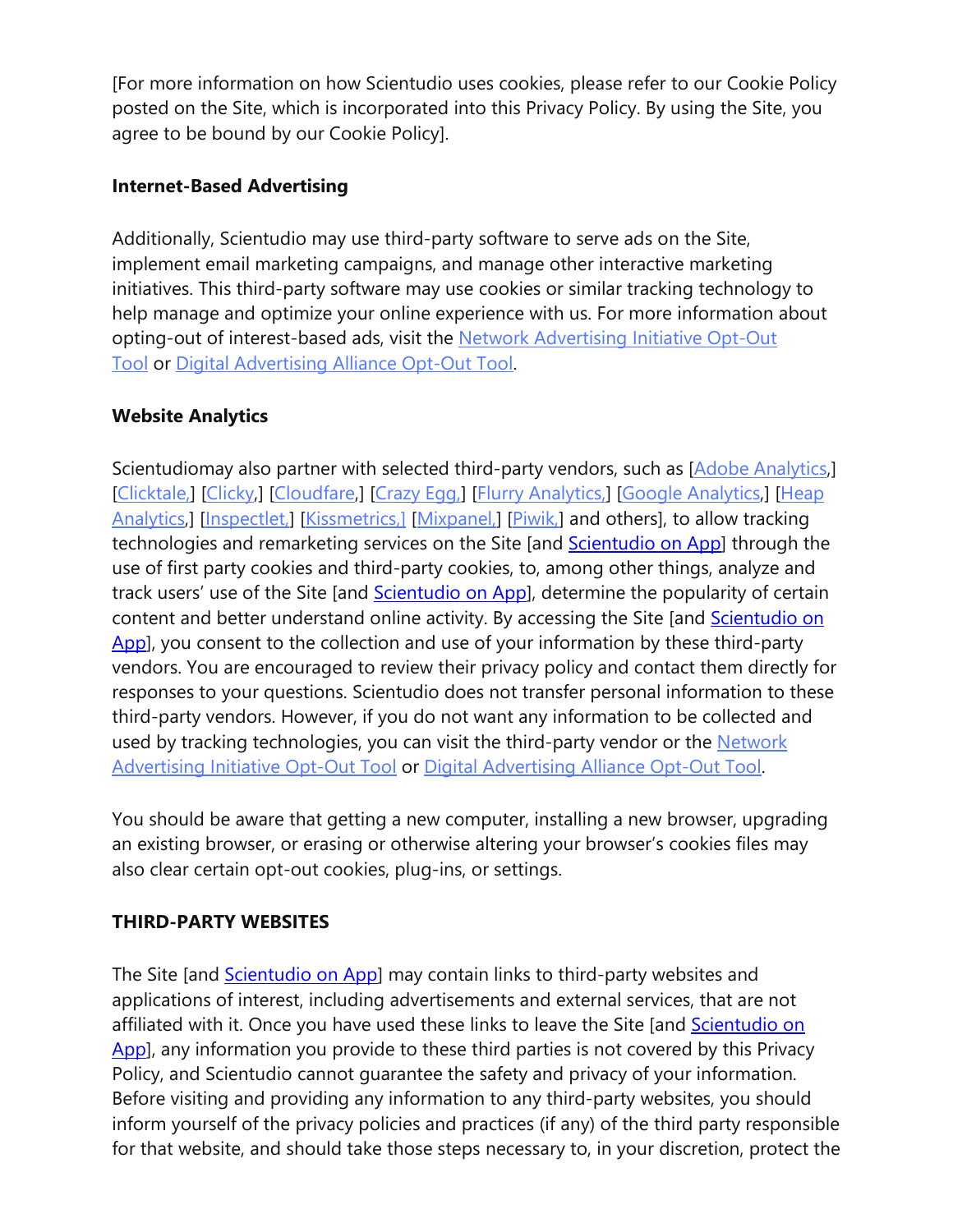privacy of your information. Scientudio is not responsible for the content or privacy and security practices and policies of any third parties, including other sites, services or applications that may be linked to or from the Site [and [Scientudio on App\]](https://apps.wix.com/place-invites/invite-lp/fe001bfa-99cd-4231-b8e3-62ac01fd1079?ref=pre_banner).

## **SECURITY OF YOUR INFORMATION**

Scientudio uses administrative, technical, and physical security measures to help protect your personal information. While Scientudio has taken reasonable steps to secure the personal information you provide, please be aware that despite Scientudio's efforts, no security measures are perfect or impenetrable, and no method of data transmission can be guaranteed against any interception or other type of misuse. Any information disclosed online is vulnerable to interception and misuse by unauthorized parties. Therefore, Scientudio cannot guarantee complete security if you provide personal information.

## **POLICY FOR CHILDREN**

Scientudio does not knowingly solicit information from or market to children under the age of 13. If you become aware of any solicit data Scientudio has collected from children under age 13, please contact us using the contact information provided below. The services Scientudio provides for children are solely based on science education and are for offered either as free or paid services.

### **CONTROLS FOR DO-NOT-TRACK FEATURES**

Most web browsers and some mobile operating systems [and [Scientudio on](https://apps.wix.com/place-invites/invite-lp/fe001bfa-99cd-4231-b8e3-62ac01fd1079?ref=pre_banner)  [App\]](https://apps.wix.com/place-invites/invite-lp/fe001bfa-99cd-4231-b8e3-62ac01fd1079?ref=pre_banner) include a Do-Not-Track ("DNT") feature or setting you can activate to signal your privacy preference not to have data about your online browsing activities monitored and collected. No uniform technology standard for recognizing and implementing DNT signals has been finalized. As such, Scientudio does not currently respond to DNT browser signals or any other mechanism that automatically communicates your choice not to be tracked online. If a standard for online tracking is adopted that Scientudio must follow in the future, Scientudio will inform you about that practice in a revised version of this Privacy Policy. Most web browsers and some mobile operating systems [and **Scientudio on App**] include a Do-Not-Track ("DNT") feature or setting you can activate to signal your privacy preference not to have data about your online browsing activities monitored and collected. If you set the DNT signal on your browser, Scientudio will respond to such DNT browser signals.

### **OPTIONS REGARDING YOUR INFORMATION**

### **[Account Information]**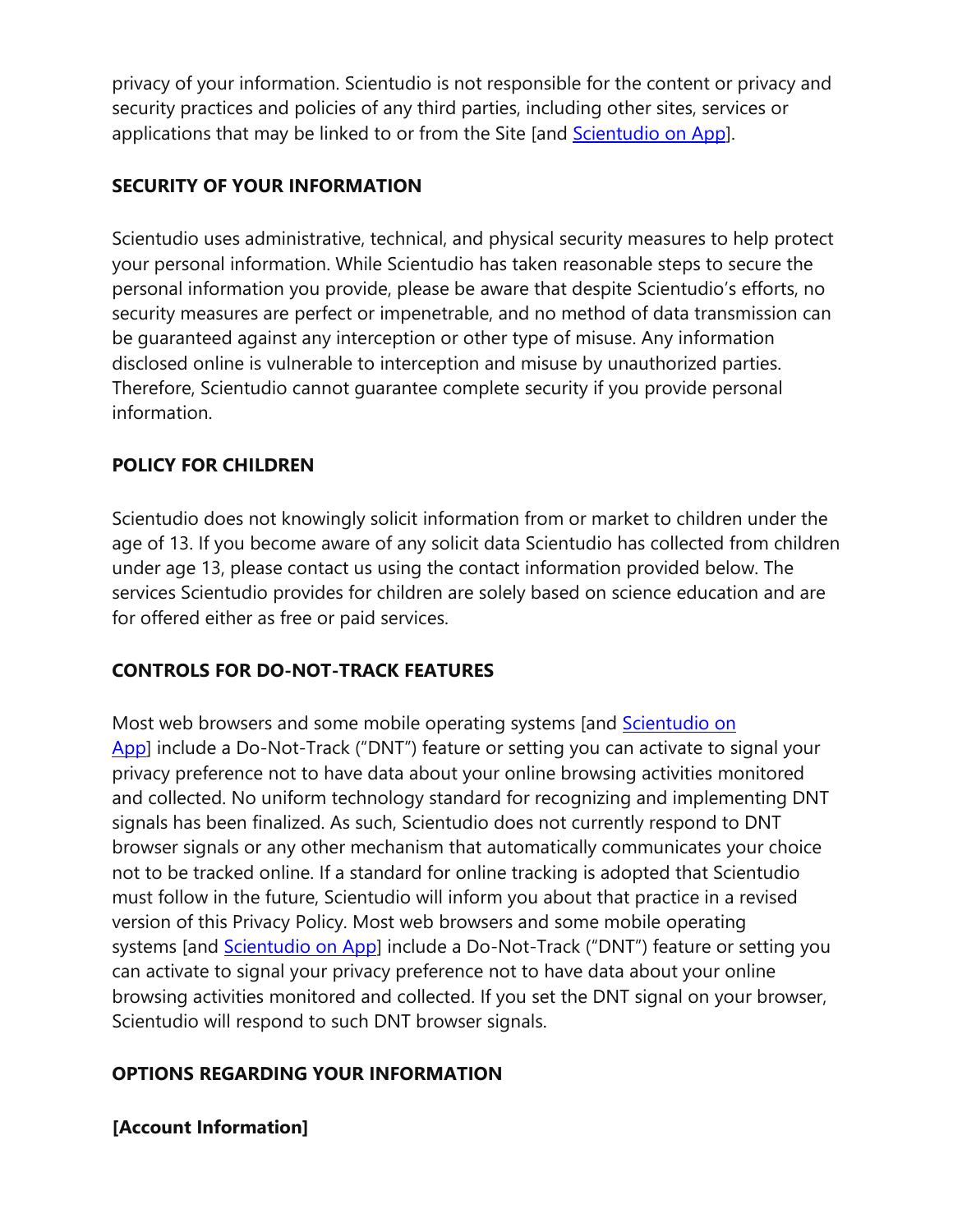You may at any time review or change the information in your account or terminate your account by:

- Logging into your account settings and updating your account
- Contacting Scientudio using the contact form on Site provided below

Upon your request to terminate your account, Scientudio will deactivate or delete your account and information from active databases. However, some information may be retained in the files to prevent fraud, troubleshoot problems, assist with any investigations, enforce Scientudio's Terms of Use and/or comply with legal requirements.

### **Emails and Communications**

If you no longer wish to receive correspondence, emails, or other communications from Scientudio, you may opt-out by:

- Noting your preferences at the time you register your account with the Site [and [Scientudio on App\]](https://apps.wix.com/place-invites/invite-lp/fe001bfa-99cd-4231-b8e3-62ac01fd1079?ref=pre_banner).
- Logging into your account settings and updating your preferences.
- Contacting Scientudio using the contact information provided below.

If you no longer wish to receive correspondence, emails, or other communications from third parties, you are responsible for contacting the third party directly.

### **CALIFORNIA PRIVACY RIGHTS**

California Civil Code Section 1798.83, also known as the "Shine The Light" law, permits Scientudio's users who are California residents to request and obtain from Scientudio, once a year and free of charge, information about categories of personal information (if any) Scientudio disclosed to third parties for direct marketing purposes and the names and addresses of all third parties with which Scientudio shared personal information in the immediately preceding calendar year. If you are a California resident and would like to make such a request, please submit your request in writing to Scientudio using the contact information provided below.

California Business and Professions Code section 22581 gives California residents the right who are under 18 years of age, reside in California, and have a registered account with the Site [and [Scientudio on App\]](https://apps.wix.com/place-invites/invite-lp/fe001bfa-99cd-4231-b8e3-62ac01fd1079?ref=pre_banner), to request removal of unwanted data that you publicly post on the Site [and [Scientudio on App\]](https://apps.wix.com/place-invites/invite-lp/fe001bfa-99cd-4231-b8e3-62ac01fd1079?ref=pre_banner). To request removal of such data, please contact Scientudio using the contact information provided below, and include the email address associated with your account and a statement that you reside in California. Scientudio will make sure the data is not publicly displayed on the Site [and